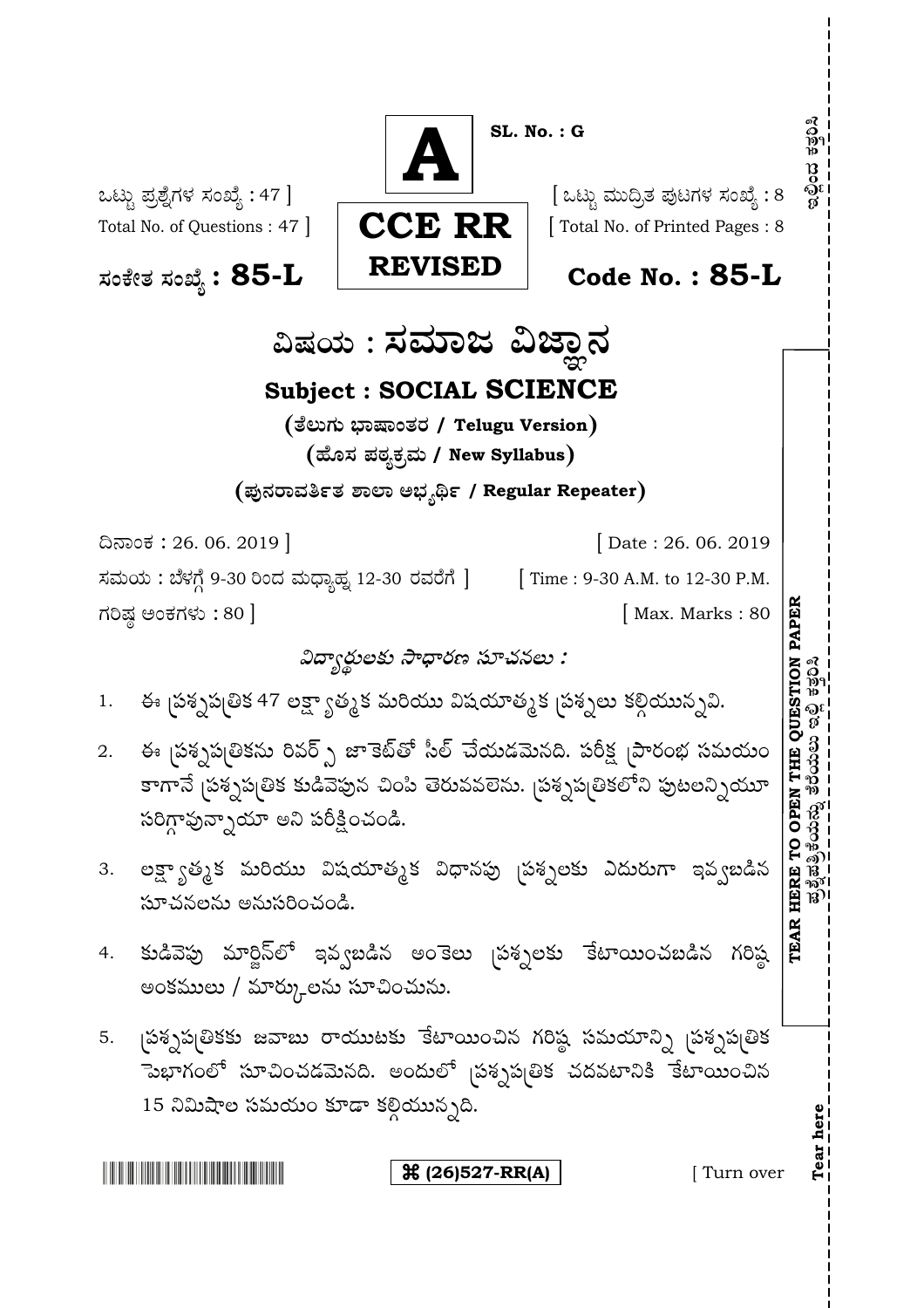| 85-L |  |  |  |                                                                                                                        | $ CCE$ RR $ $ |
|------|--|--|--|------------------------------------------------------------------------------------------------------------------------|---------------|
|      |  |  |  | I. <sub>(</sub> పతి అసంపూర్ణ వాక్యం / <sub>(</sub> పశ్నకు నాలుగు <sub>(</sub> పత్యామ్నాయు జవాబులున్నాయి. అందులో ఒక్కటి |               |
|      |  |  |  | మాౖతమే సరెన జవాబు. ఆ సరెన జవాబును ఎన్సుకొని, ౖకమాక్షరంతో సంపూర్ణ జవాబును                                               |               |

 $10 \times 1 = 10$ 

యూరోప్ దేశాల వ్యాపారం మీద ఏకచ్చకాధిపత్యం సాధించిన వర్తకులు 1.

(A)

రాయండి :

- (B)
- (C) (్మెంచ్ వరకులు
- (D)
- 2. దత్తుపిల్లలకు హక్కు లేదు అను పద్ధతిని అమల్లోకి తెచ్చిన గవర్నర్ జనరల్
	- (A) ಲಾರ್<mark>ಡ್</mark> ವಿಶ್ಲಜ್ಗಿ
	- (B) లార్డ్ కారన్ వాలిస్
	- (C) లార్డ్ డాల్హౌసి

- (D)  $er\bar{c}$  බවරා බංගීං $\bar{s}$
- శీతల సమరం జరిగిన రెండు దేశాల సరియెన గుంపు 3.
- 
- 
- 
- 
- -
	- (A) అమెరికా సంయుక్త రాష్ట్రాలు చెనా
	- (B) చెనా సోవియట్ రష్యా
	-
	- (C) అమెరికా సంయుక్త రాష్ట్రాలు జపాన్
	-
	- (D) అమెరికా సంయుక్త రాష్ట్రాలు సోవియట్ రష్యా
- 4. తాష్కెంట్లో భారతదేశం మరియు పాకిస్తాన్ల మధ్య ఒప్పందం అయింది

 $(A)$  1962  $\mathfrak{S}^5$  (B) 1963  $\mathfrak{S}^5$ 

 $(D)$  1965  $\mathfrak{S}^6$  (D) 1966  $\mathfrak{S}^6$ 

- 
- 

**(26)527-RR(A)**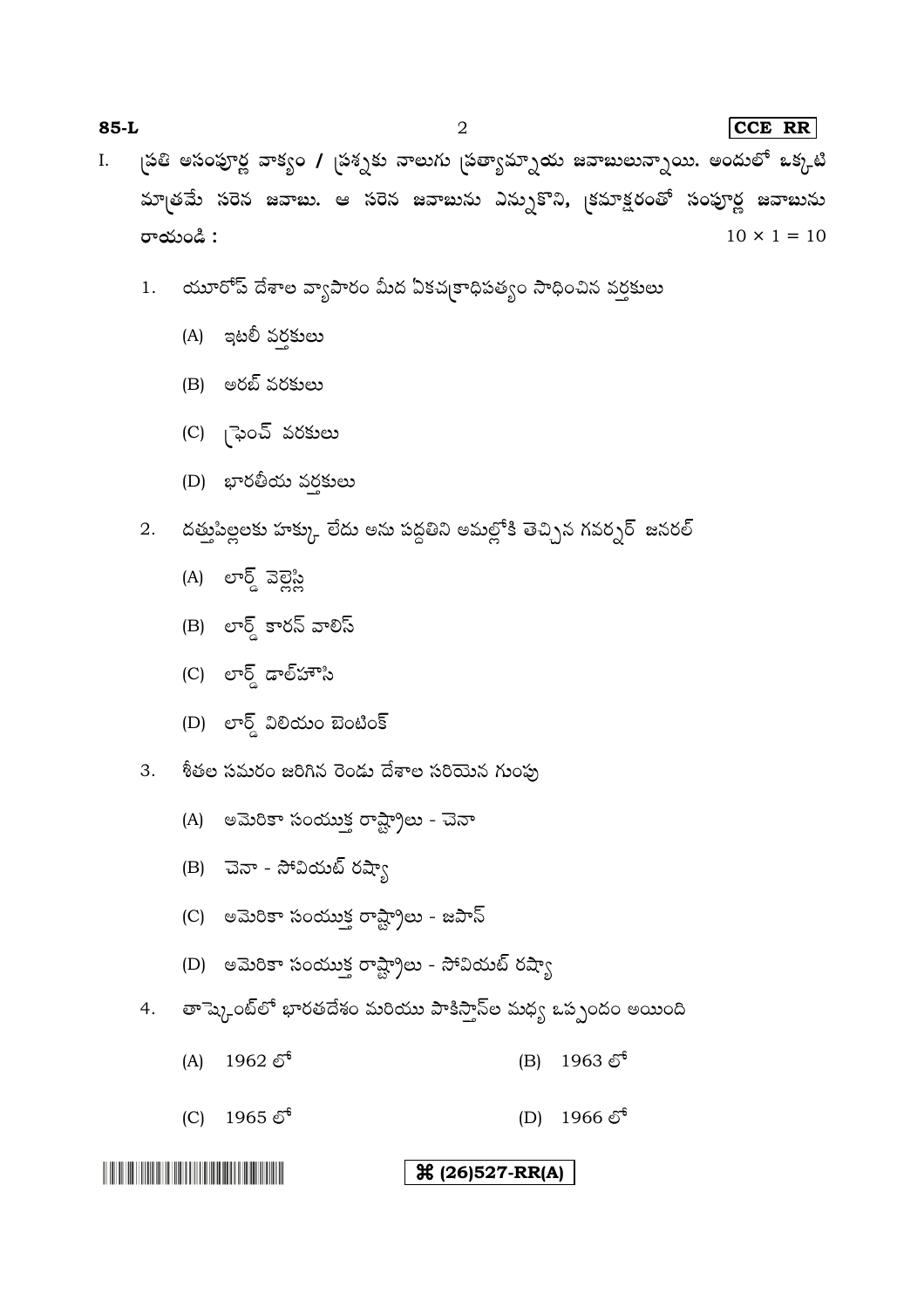|                                                                                                                      | (C) రాష్ట్రం మరియు దేశం ఆదాయం (D) తలసరి ఆదాయం             |                              |                 |           |
|----------------------------------------------------------------------------------------------------------------------|-----------------------------------------------------------|------------------------------|-----------------|-----------|
|                                                                                                                      | 9.    టెలి షాపింగ్ అంటె                                   |                              |                 |           |
|                                                                                                                      | (A) - ఇంట్లోనే కూర్చొని వ్యాపారం చేయుట                    |                              |                 |           |
|                                                                                                                      | (B)    విదేశీ మట్టంలో వ్యాపారం చేయుట                      |                              |                 |           |
|                                                                                                                      | (C) ఆంతరిక వ్యాపారం చేయుట                                 |                              |                 |           |
|                                                                                                                      | (D) - చిల్లర వ్యాపారం చేయుట                               |                              |                 |           |
|                                                                                                                      | 10. ఆహారం మరియు వ్యవసాయ సంస్థ బడధాన కార్యాలయం వున్న స్థలం |                              |                 |           |
|                                                                                                                      | (A) రోమ్                                                  |                              | (B) న్యూ ఢిల్లీ |           |
|                                                                                                                      | (C) స్యూయార్ $\chi_{\rm r}$                               |                              | $(D)$ జెనీవా    |           |
| <u> Literatura de la contrada de la contrada de la contrada de la contrada de la contrada de la contrada de la c</u> |                                                           | $\frac{1}{26}$ (26)527-RR(A) |                 | Turn over |

8. ఒక ఏడాది కాలంలో దేశంలో ఉత్పత్తి చేసిన అన్ని సరుకులు ేసవల మొత్తం విలువ

(A) (B)

- (C) (D)
- (A) నిత్యహరిద్వర్ణ అడవులు (B) మాన్పూన్ అడవులు
- 7. ఈ కింది ఒకటి ఊడలు పెరుగు అడవులెనవి
- (C) మౌంట్ ఎవరెస్ట్  $(D)$  గాడ్విస్ ఆస్టిస్ / Mt. K2
- (A) హిమాలయం<br>(B) గౌరిశంకర
- 6.
- (C) (D)

(A) (B)

- 5.
- అసంఘటిత రంగం ఒక లక్షణం

**CCE RR** 3 **85-L**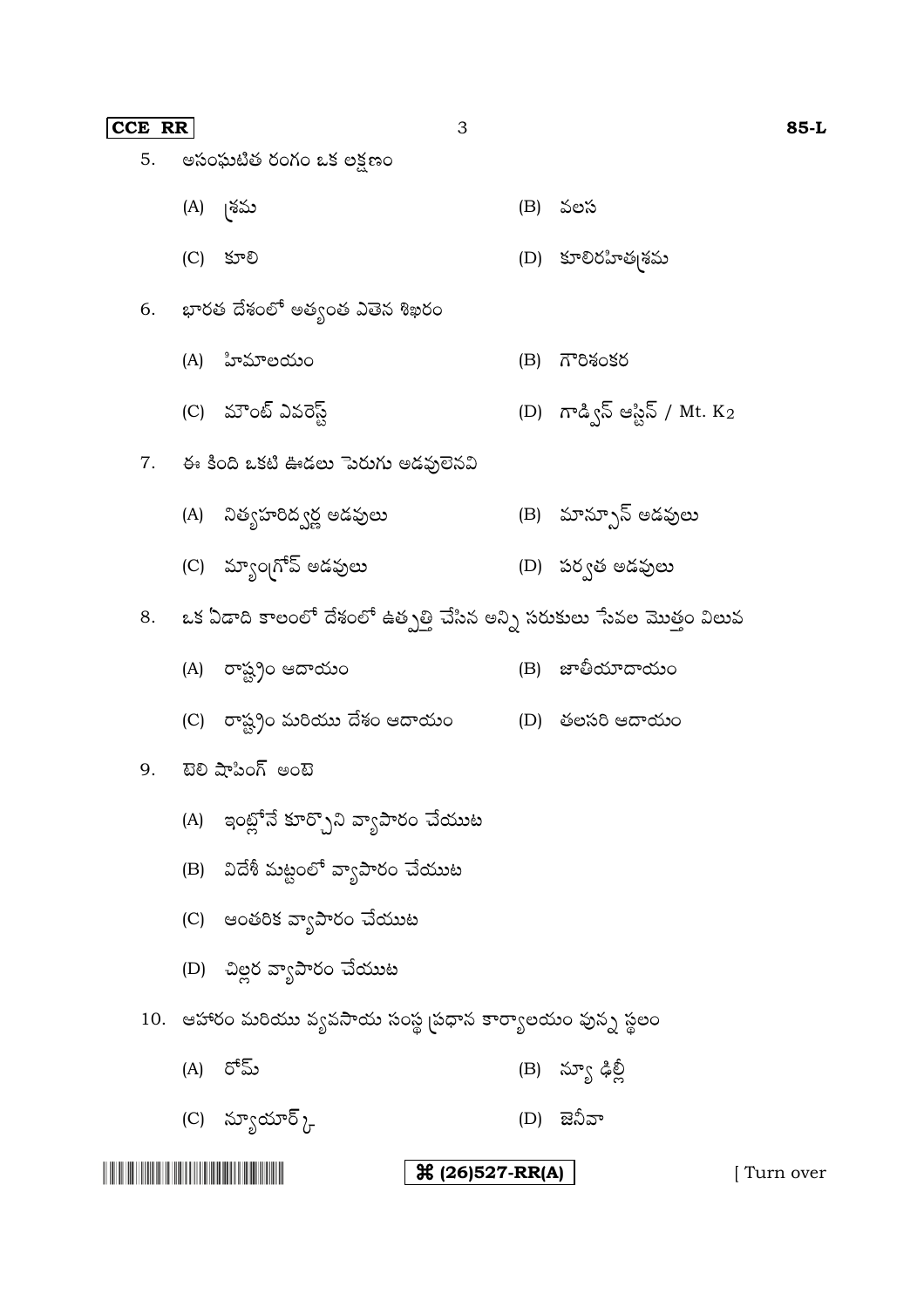| $85-L$ |                                                                     | CCE RR             |
|--------|---------------------------------------------------------------------|--------------------|
|        | II.     కింది <sub>(</sub> పశ్నలకు ఒక్కొక్క వాక్యంతో జవాబు రాయండి : | $14 \times 1 = 14$ |
|        |                                                                     |                    |

- 11. ఆంగ్లేయులు భారతదేశంలో తమహితాసక్తి కొసం రాజకీయ ఏకచ్చకాధిపత్యాన్ని ఎట్లు స్థాపించారు ?
- $12.$  బెంగాల్ విభజనకు కారణమేమి ?
- $13.$  సంపద్మపవాహ సిద్ధాంతం వుతిపాదకులేవరు ?
- 14. ఆంగ్లేయులలో టిప్పుకు వ్యతిరేకంగా ద్వేషభావాలు పెరుగుటకు కారణమేమి ?
- $15.$  హలగళి బేడలు ఆంగ్లేయులకు వ్యతిరేకంగా ఎందుకు తిరుగుబాటు చేశారు ?
- $16.$  భారతదేశం మరియు పాకిస్తాన్లు నిరంతరం ఘర్షణలతో వుండుటకు కారణామేమి ?
- 17. మౌనలోయ ఉద్యమం ఎక్కడ జరిగింది?
- $18.$   $\lambda$  NU మట్టి ఎట్లు నిర్మాణమెయింది ?
- 19.  $\S$ గంధం చెట్లు పెరుగు అడవి ఏది ?
- 20. మ్యాంగనీస్ ని మిశమలోహం అని ఎందుకు పిలుస్తారు ?
- 21. కేందగ్రపభుత్వం సరకులు మరియు సేవా పన్నును ఎందుకు జారీ చేసింది?
- $22.$  ఇటీవల రోజులలో వినియోగదారుల రక్షణ ఎందుకు అవసరమెయింది ?
- 23. జనమంద $e$  అనగానేమి  $?$
- 24. నిత్యహరిద్వర్ణ అడవులు సదా పచ్చగా ఉండటానికి కారణమేమి ?

## **(26)527-RR(A)**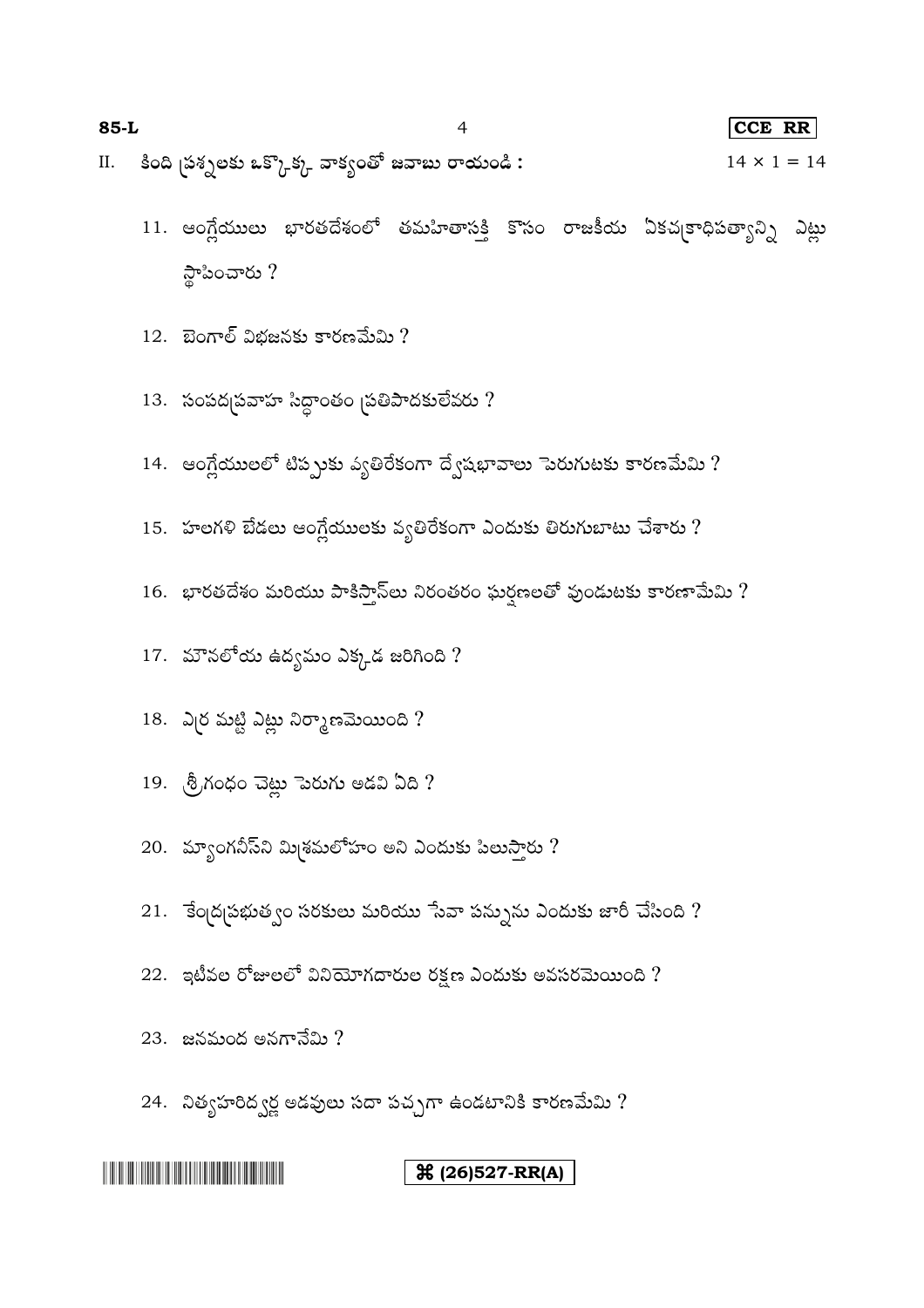## **CCE RR** 5 **85-L** III. కింది బస్సులకు రెండు నుండి నాలుగు వాక్యాలలో జవాబు రాయండి:  $15 \times 2 = 30$

25. వెల్లెస్లి కాలంలో బిటిష్ స్మామాజ్యవిస్తరణ ఎట్లు జరిగింది?

ಶೆದ್

ఆంగ్లో-సిక్కు యుద్దా పరిణామాలేవి ?

- $26.$  స్వామి వివేకానందుడు యువశక్తికి  $[$ పేరకులయ్యారు. ఎట్లు  $?$
- 27.  $1857$  వ తిరుగుబాటుకు రాజకీయ అంశాలు ఎట్లు (పేరణనిచ్చాయి?
- 28. స్వాతంత్ర్యం తర్వాత భారతదేశంలో భాషా బాతిపదిక రాష్ట్రం నిర్మాణాం అనివార్వ మెయింది. స్పష్టికరించండి.
- $29.$  జర్మనీ పతనానికి హిట్లర్ ఎట్లు కారణమెనాడు ?
- 30. భారతదేశం శాంతి మియదేశమెయుండి పరిమితిలో గల నిశ్వస్థ్రీకరణను చుతిపాదిస్తున్నది.  $\omega$ దుకు?
- 31. మానవ హక్కుల పోరాటానికి ఏ అంశాలు స్పూర్తి చెందిన ?
- 32. ఆకలి సూచకంను ఎట్లు కనుగొనవచ్చును ?
- 33. "భారతదేశ శీతోష్ణస్థితి వ్రదేశం నుండి వ్రదేశానికి కాలం నుండి కాలానికి మారుతుంది." ఈ వ్యాఖ్యానాన్ని సమర్థించండి.
- 34. అభివృద్ధిచెందుతున్న దేశాలకు జలవనరులు ఎట్లు చాల ముఖ్యమెనవరులెనవి ?
- 35. దూరసంవేది సాంకేతిక జ్ఞానం ఏవిధంగా అనుకూలమెనది ?
- 36. జనాభా $\,$ పెరుగుదలకు తక్కువ మరణాల రేటు ఏవిధంగా కారణమెయింది  $?$

| <b>Contract Contract Contract Contract Contract Contract Contract Contract Contract Contract Contract Contract Co</b> |
|-----------------------------------------------------------------------------------------------------------------------|
|-----------------------------------------------------------------------------------------------------------------------|

**(26) 327-RR(A)** [ Turn over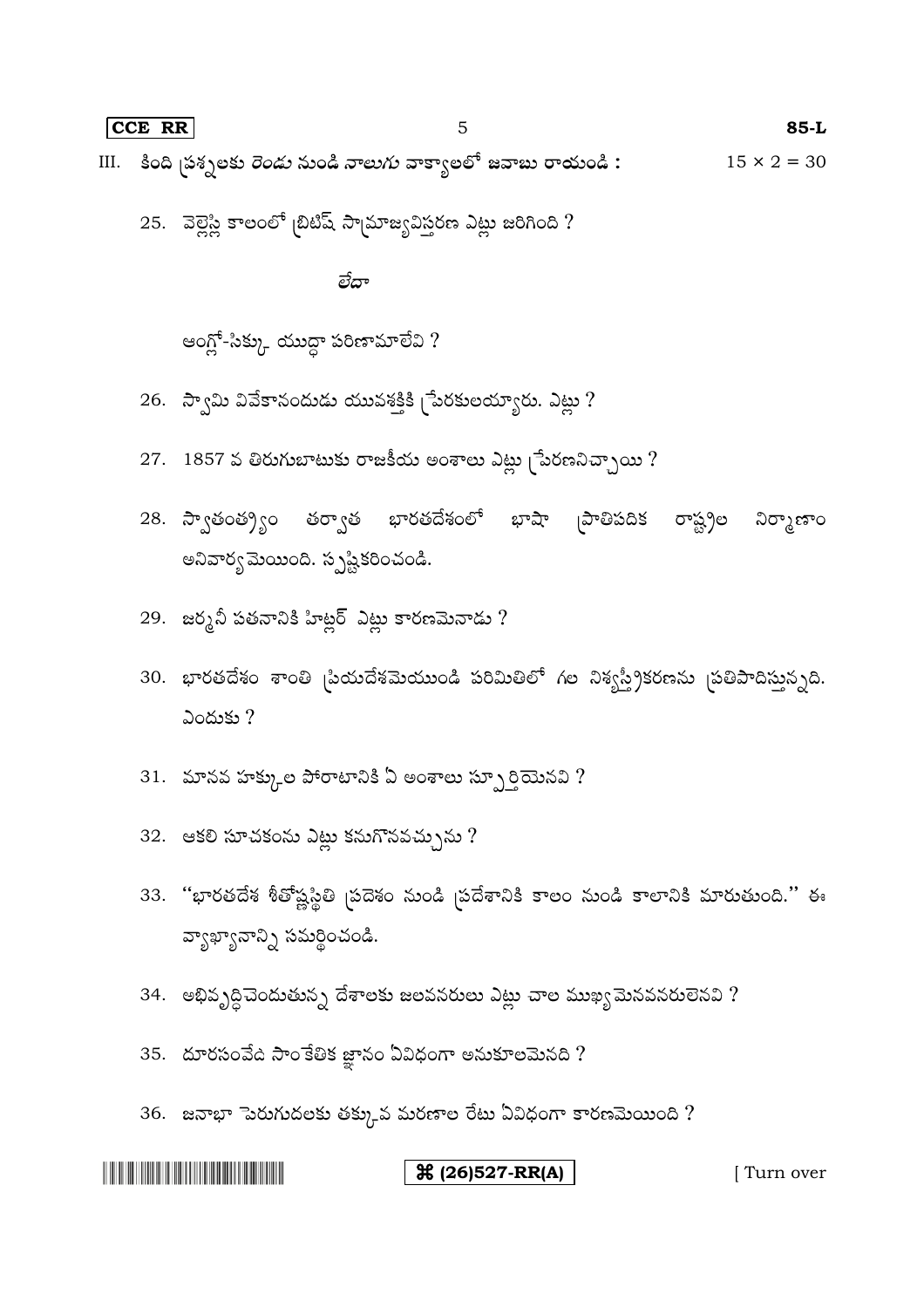## 36 (26)527-RR(A)

ఏకా కపూర్ మరియు కిరణ్ ముజమ్ దార్ షా పారి శామిక వేత్తల సాధనలేవి ?

లేదా

45. పొదుపు ఖాతా మరియు చాల్తి ఖాతాకు వున్న వ్యత్యాసాలను తెల్పండి.

 $\beta$ పభుత్వం పన్నులు మినహాయించి తన ఆదాయంను ఎట్లు ేనకరిస్తుంది ?

లేదా

44. భారతీయ రిజర్ ్య బ్యాంకు తన ఏ కార్య(కమాల ద్వారా దేశం హితంకు (శమిస్తుంది ?

వరదలు ఏర్పడుటకు ఏవెన ఆరు అంశాలను తెల్పండి.

లేదా

43. ఇనుము మరియు ఉక్కు పర్శిశమల స్థానికీకరణానికి కావలసిన అంశాలేవి ?

అసంఘటిత కార్శికులు ఎదుర్కొను సవాళ్ళు ఏవి ?

లేదా

42. అస్సృశ్వత నివారణకు రాజ్యాంగ పరమెన చర్యలను తెల్పండి.

41. పేదరికం నివారణకు <sub>(</sub>పభుత్వం చేపట్టిన కార్య(కమాలేవి ?

విశ్వసంస్థ సాధనలేవి ?

## లేదా

లేదా

ఆంగ్లేయులకు వ్యతిరేకంగా కిత్వూరులో జరిగిన తిరుగుబాటును వివరించండి.

40. ఆంగ్లేయుల భూ శిస్తు పద్ధతి భారతీయుల రెతుల సె ఎట్లు పరిణామం ఏర్పడింది ?

- 
- 
- IV. ఈ కింది వస్సలకు ఆరు లేదా *ఎనిమిది* వాక్వాలతో జవాబు రాయండి :  $6 \times 3 = 18$
- 
- 39. పుష్ప వ్యవసాయం భారతీయ రెతుల అభివృద్ధికి ఎట్లు సహాయపడుతుంది ?
- 
- 38. మహిళా సబలీకరణంను ఎట్లు సాధించవచ్చును ?
- అని వివరించండి.

37. శీస్థు ఆహార సరళులు అభివృద్ధి చెందుతున్న దేశాలలో రోగకారకాలకు ఎట్లు దారికల్పిసొంది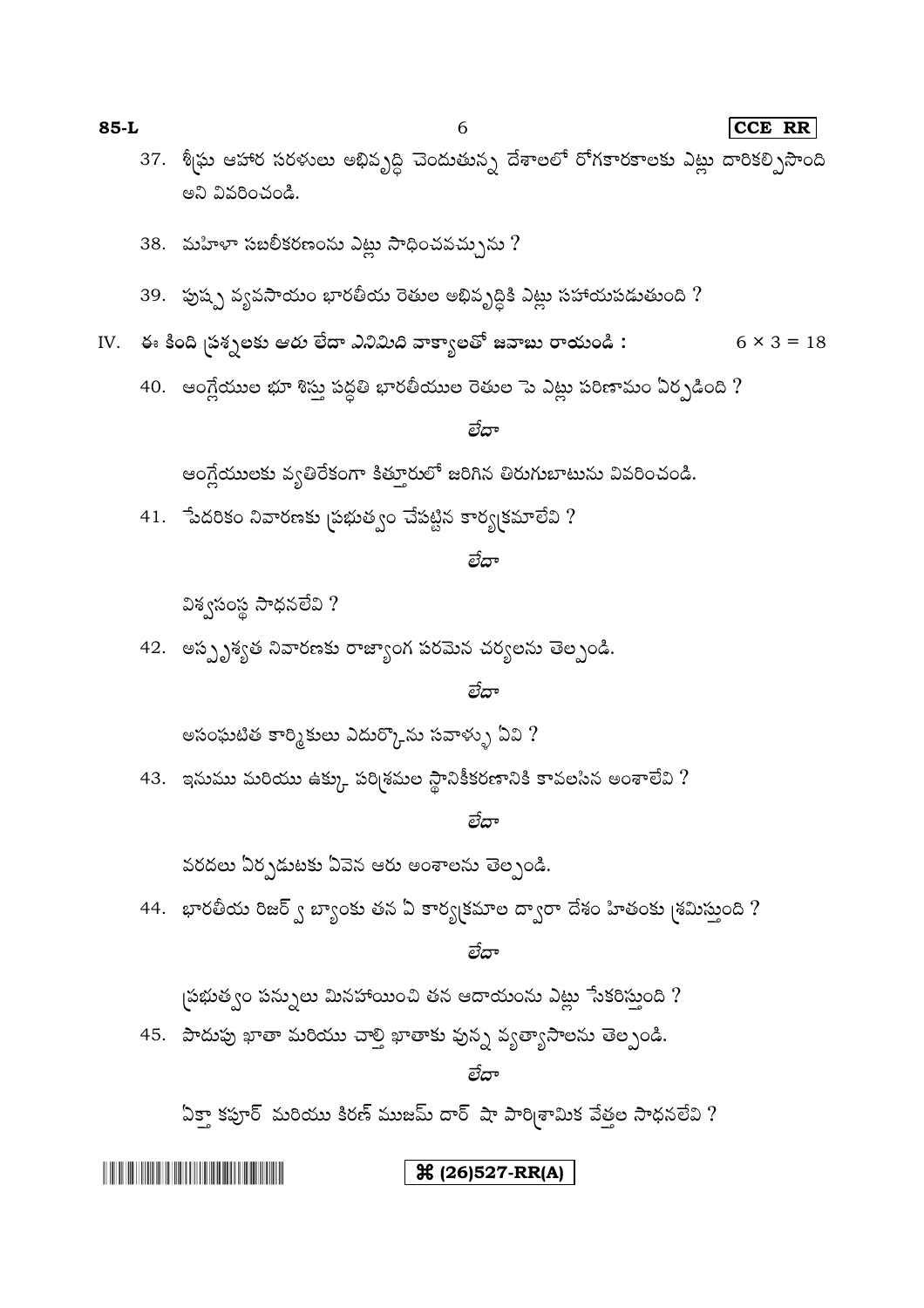| CCE RR |                                                                                                          | $85-L$         |
|--------|----------------------------------------------------------------------------------------------------------|----------------|
|        | V.     ఈ కింది <sub>l</sub> పశ్నకు <i>ఎనిమిది</i> నుండి <i>పది</i> వాక్యాలలో జవాబు రాయండి <mark>:</mark> | $\overline{4}$ |
|        | 46. గాంధీజీగారు సహాయ నిరాకరణోద్వంలో చేపట్టిన కార్యకమాలను వివరించండి.                                     |                |
|        | VI. 47. భారతదేశ పటమును గీచి, దానిలో కింది వాటిని గురించండి :                                             | $1 + 3 = 4$    |
|        | కాండా<br>a)                                                                                              |                |

- b)  $\frac{1}{2}$  b)  $\frac{1}{2}$
- c) కన్యాకుమారి

అంధ విద్యార్థులకు మా<sub>(</sub>తం ఈ పర్యాయ <sub>(</sub>పశ్న : (<sub>(</sub>పశ్న సంఖ్య 47 కు బదులుగా) వివిధోద్దేశ నదీలోయల పథకాల <sub>(</sub>పముఖ ఉద్దేశాలేవి ?

4

 $\mathcal{R}(26)527-RR(A)$